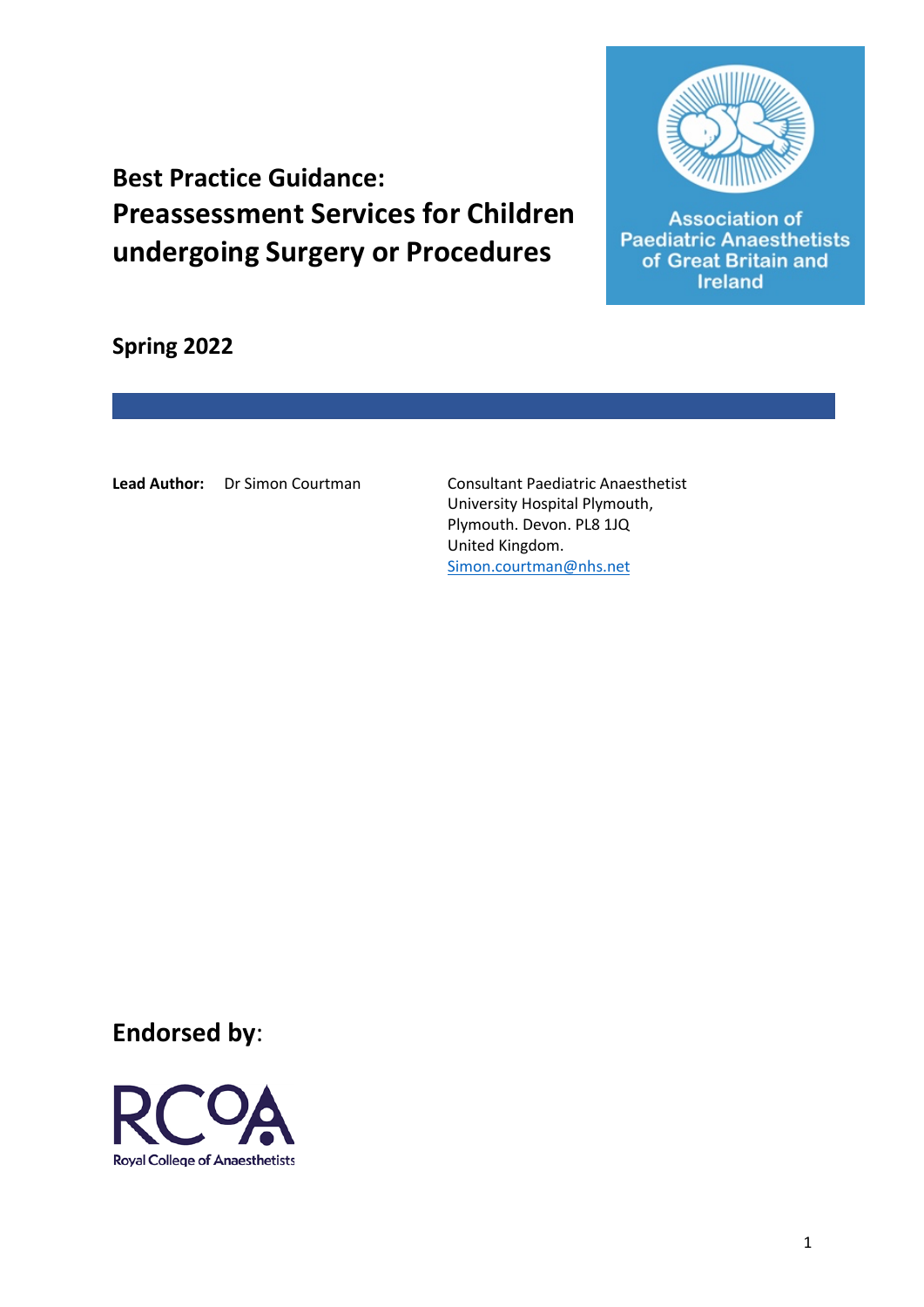

## **Contributing Authors:**

| Dr Maggie Babb            | <b>Consultant Paediatric Anaesthetist</b><br>University Hospital of North Midlands.      |
|---------------------------|------------------------------------------------------------------------------------------|
| Dr Samantha Black         | <b>Consultant Paediatric Anaesthetist</b><br>Medway NHS Foundation Trust.                |
| Dr Rachel Deacon          | <b>Consultant Paediatric Anaesthetist</b><br>Evelina Children's Hospital, London.        |
| Dr Emma Endean            | ST6 Registrar in Anaesthesia,<br>University Hospital Plymouth.                           |
| Dr Chris Gildersleve      | <b>Consultant Paediatric Anaesthetist</b><br>The Children's Hospital for Wales, Cardiff. |
| Dr Laurence Hulatt        | <b>Consultant Paediatric Anaesthetist</b><br>University Hospital Plymouth                |
| Dr Nadia Ladak            | <b>Consultant Paediatric Anaesthetist</b><br>Sheffield Children's Hospital.              |
| Dr Barry Lambert          | <b>Consultant Paediatric Anaesthetist</b><br>Birmingham Children's Hospital.             |
| Dr Shyamala Moganasundram | <b>Consultant Paediatric Anaesthetist</b><br>Evelina Children's Hospital, London.        |
| Dr Amy Norrington         | <b>Consultant Paediatric Anaesthetist</b><br>South Tees Hospital, Middlesbrough.         |
| <b>Dr Russell Perkins</b> | <b>Consultant Paediatric Anaesthetist</b><br>Royal Manchester Children's Hospital.       |
| Dr Catherine Riley        | <b>Consultant Paediatric Anaesthetist</b><br>Sheffield Children's Hospital.              |
| Dr Jai Sivaprakasam       | <b>Consultant Paediatric Anaesthetist</b><br>Royal Manchester Children's Hospital.       |
| Dr Mark Thomas            | <b>Consultant Paediatric Anaesthetist</b><br>Great Ormond Street Hospital, London.       |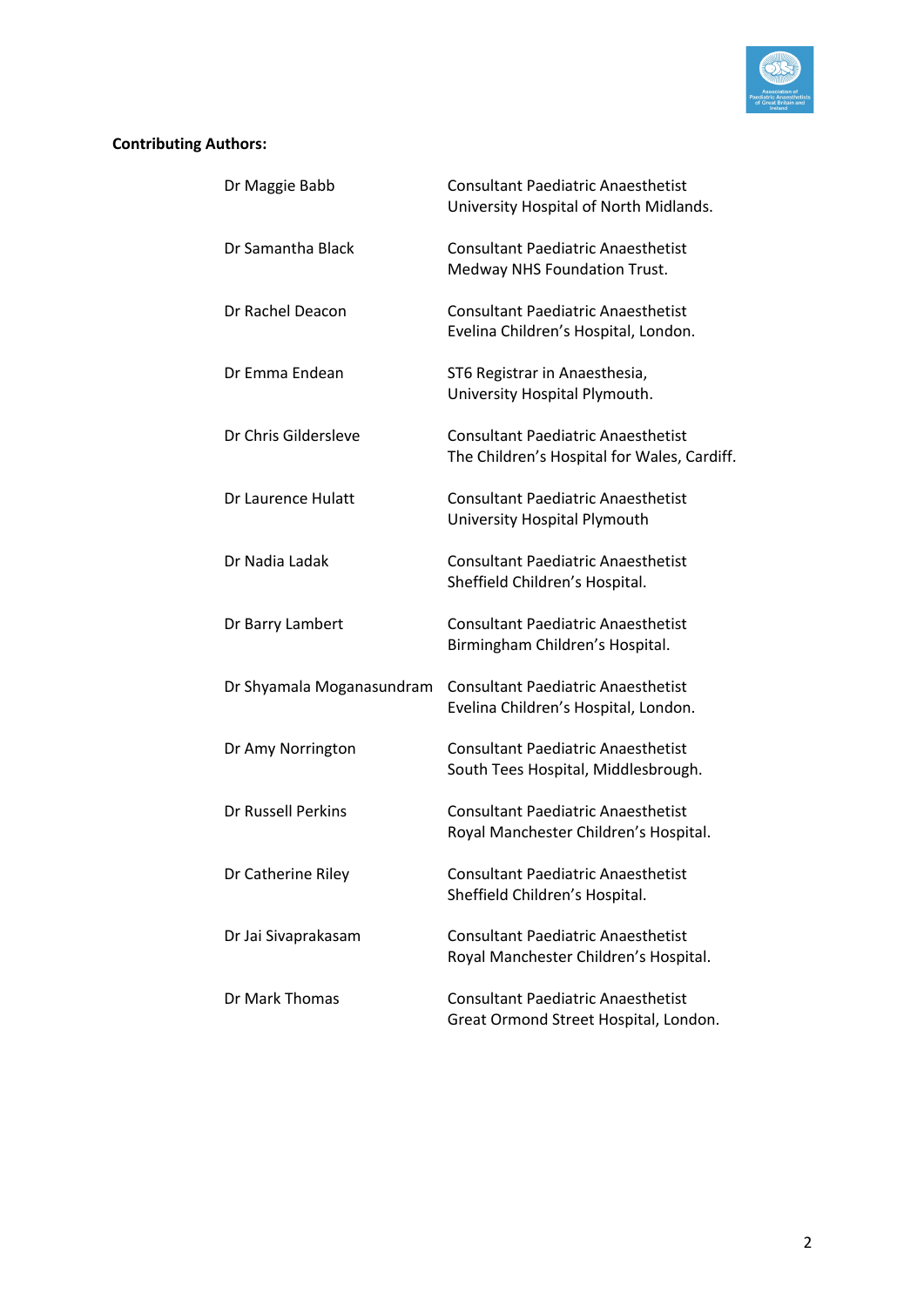

#### **Methodology:**

This guidance document is based on published evidence, presented evidence and recommendations from an expert panel of clinicians. This builds on the recommendations for preassessment published by the Royal College of Anaesthetists (RCOA) and the Association of Anaesthetists (AoA). <sup>1,2,3</sup>

#### **Purpose and Aims:**

This guidance is designed to describe the establishment and delivery of a paediatric preassessment service in any hospital where children aged 0-18 years of age undergo surgery or other procedures under anaesthetic, and the functions it should deliver. It describes the benefits for every child from straightforward to complex, undergoing straightforward or complex surgery.

#### **Introduction**:

Preassessment services for adults are well-established and valued within the adult surgical pathway, preparing and optimising patients for elective procedures. The benefits for children and young people have not been similarly recognised and hence this has not translated to a similar and equitable development of paediatric preassessment services. <sup>4</sup> This has resulted in significant variation in the standards and availability of paediatric preassessment services for children around the UK.

All children and young people should expect to have a preassessment prior to the day of their procedure.

Children have significantly different emotional needs, physical needs and comorbidities requiring skilled assessment and preparation for their procedure. This ensures that not only are their medical, physical, and emotional needs met, but also the requirement for appropriate informed consent for anaesthesia is achieved in line with recently updated GMC guidance. <sup>5</sup>

All hospitals: district general hospitals (DGH), larger teaching hospitals or specialised children's hospitals, should provide a preassessment service for children who are attending for surgery, imaging or other procedures requiring general anaesthesia. Whilst the majority of children are fit and appear well (ASA 1 or 2) and having straightforward procedures as day cases, effective preassessment in this group will still have benefits for children, parents and carers, and the organisation (see Table 1).

#### **Table 1. Functions of Paediatric Preassessment Service**

- Improved safety and quality
- Clinical assessment
- Informed consent
- Shared decision making
- Health screening
- Safeguarding
- Anxiety management
- Optimisation
- Increase Child and Parent Satisfaction
- Support for Learning Disabilities and Autism
- Theatre Efficiency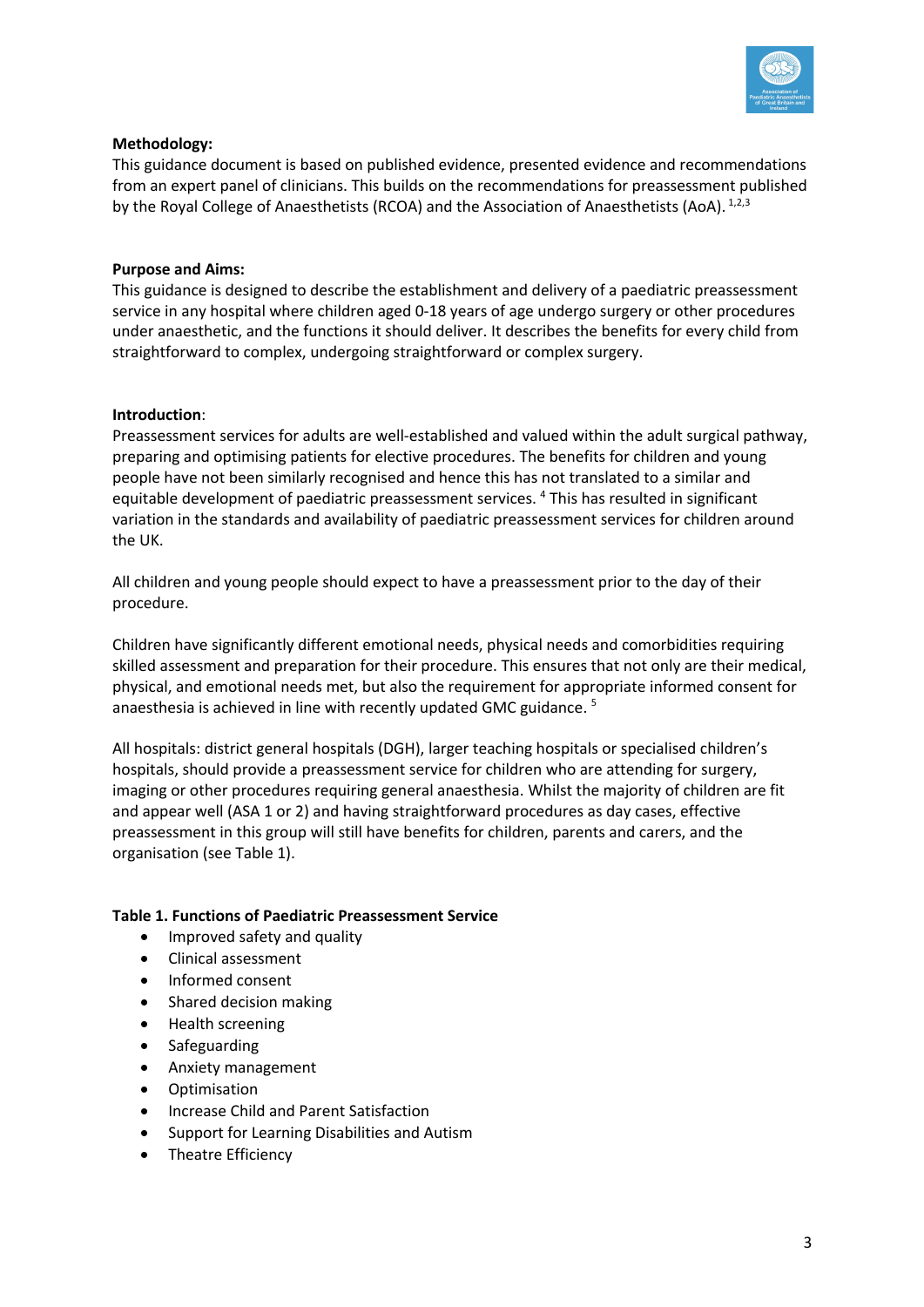

### 1. **Service Design**

All children and parents should commence preassessment at an appropriate time prior to the day of their procedure, to allow assessment, optimisation of medical conditions, psychological preparation and consent. The service should be configured to triage children to receive the appropriate level of preparation based on their needs. This will involve the following services (see figure 1):

- the availability of a health questionnaire prior to attending to triage children to the appropriate level of preassessment
- a nurse led preassessment service
- a consultant paediatric anaesthetic led clinic for children identified as having specific medical or behavioural needs.



Figure 1. Preassessment Triage and Delivery Model. The use of a health questionnaire enables the appropriate preassessment pathway to be allocated for each child.

The paediatric preassessment service should be delivered by appropriately trained nurses with clinical and governance support from anaesthetists with a paediatric interest. It should be delivered in an appropriate environment for children, separate from adult services, in line with other children's out-patient clinic standards.

On the completion of preassessment, there should be an agreed shared plan between the child, parents and carers, and health care team on admission on the day of the procedure, and include preferred induction of anaesthesia, analgesia and recovery following the procedure.

All hospitals should have a clear policy on the elective procedures they are able to deliver and also the lower age limit for anaesthesia and surgery for the hospital.

Children and young people, and parents and carers should be involved in the design and evaluation of the preassessment service, and ongoing feedback should be collated to support quality improvement.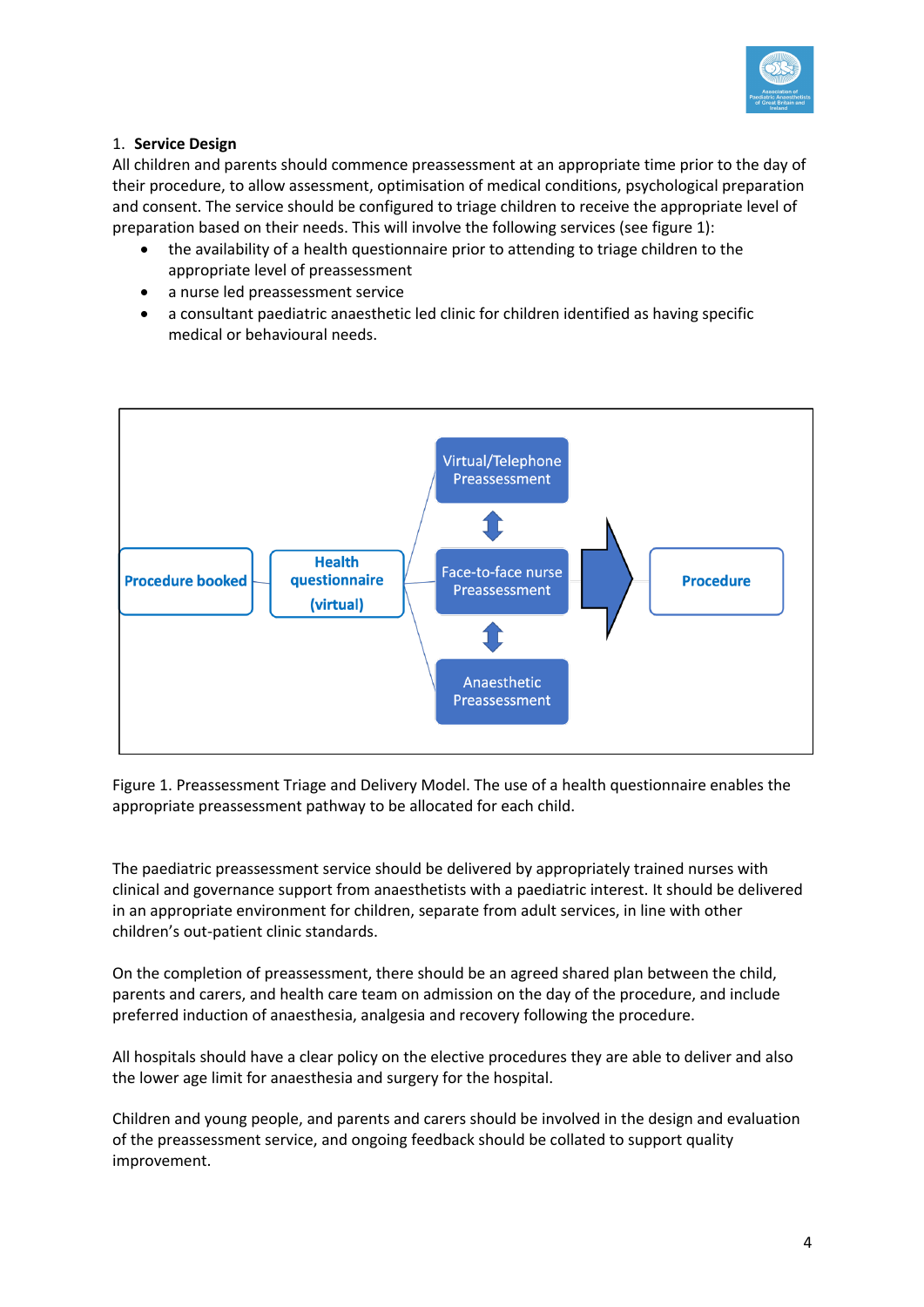

### **Health Questionnaire**

• A digital health questionnaire should be considered for children and young people prior to preassessment, in order to stratify children to receive the appropriate level of assessment and preparation for their procedure (see Figure 1). Electronic media or cloud-based tools are increasingly being used for this.

### **Nurse-led Service**

- Nurse led preassessment clinics are an effective service model for providing the majority of preassessment for children and young people before their procedure and should be established in all hospitals providing surgery for children and young people.  $3, 6, 7, 8$
- The timing of preassessment should occur prior to the day of their procedure and with a sufficient time window, according to the complexity of the child or the procedure, to complete any assessments, investigations, or optimisation needed beforehand. It should also allow reasonable time for the parents, carers, children and young people to consider the information, ask questions and enable informed consent.<sup>9</sup>
- Nurse led appointments can be delivered face to face or through virtual media where appropriate. The preassessment pathway for every child must include the opportunity for physical examination and baseline observations to be completed prior to the procedure.
- The establishment of virtual clinics will also reduce disruption to both parents and children by reducing unnecessary additional attendances at the hospital. Some parents and children may prefer face to face appointments, and this should be a choice offered to parents. Virtual assessments may be preferable for children who live a significant distance from the hospital, or for those who have attended the hospital on multiple previous occasions.
- Both socioeconomic factors and geographical factors should be considered in determining the optimal preassessment pathway for the child and parents. This might include consideration of access to public transport and the availability of wider family support which may contribute to ensuring the parents and child attend on the day of the procedure.
- The preassessment service should ensure that any required translation services are available for the appointment and also on the day of the procedure, and that any cultural sensitivities are identified and addressed.
- Face to face and virtual appointments should be provided by appropriately trained staff.
- Face to face appointments should be delivered in a suitable environment for children.
- The opportunity to meet staff and see the theatre and recovery environment should be provided either through face-to-face tours with staff or with bespoke virtual tours for each hospital e.g. Little Journey app. <sup>10</sup>
- Nurse led face-to-face or virtual appointments, should follow an agreed pathway designed and approved locally, which meets published protocols and guidelines for children and young people.
- The preassessment pathway should identify children who are fit to proceed for their procedure without the need to access further resources.
- The preassessment pathway should include criteria to identify groups of children who may require further preparation or support:
	- o Conditions requiring assessment by consultant paediatric anaesthetist
	- $\circ$  Medical conditions requiring assessment or input by consultant paediatricians or other specialists e.g. diabetes, obesity
	- o Anxiety or behavioural issue requiring additional planning and preparation
	- $\circ$  Discussion with clinical teams in specialist centre to determine whether referral is required
- The preassessment visit should be clearly documented in a care pathway or electronic patient record and be available on the day of their procedure.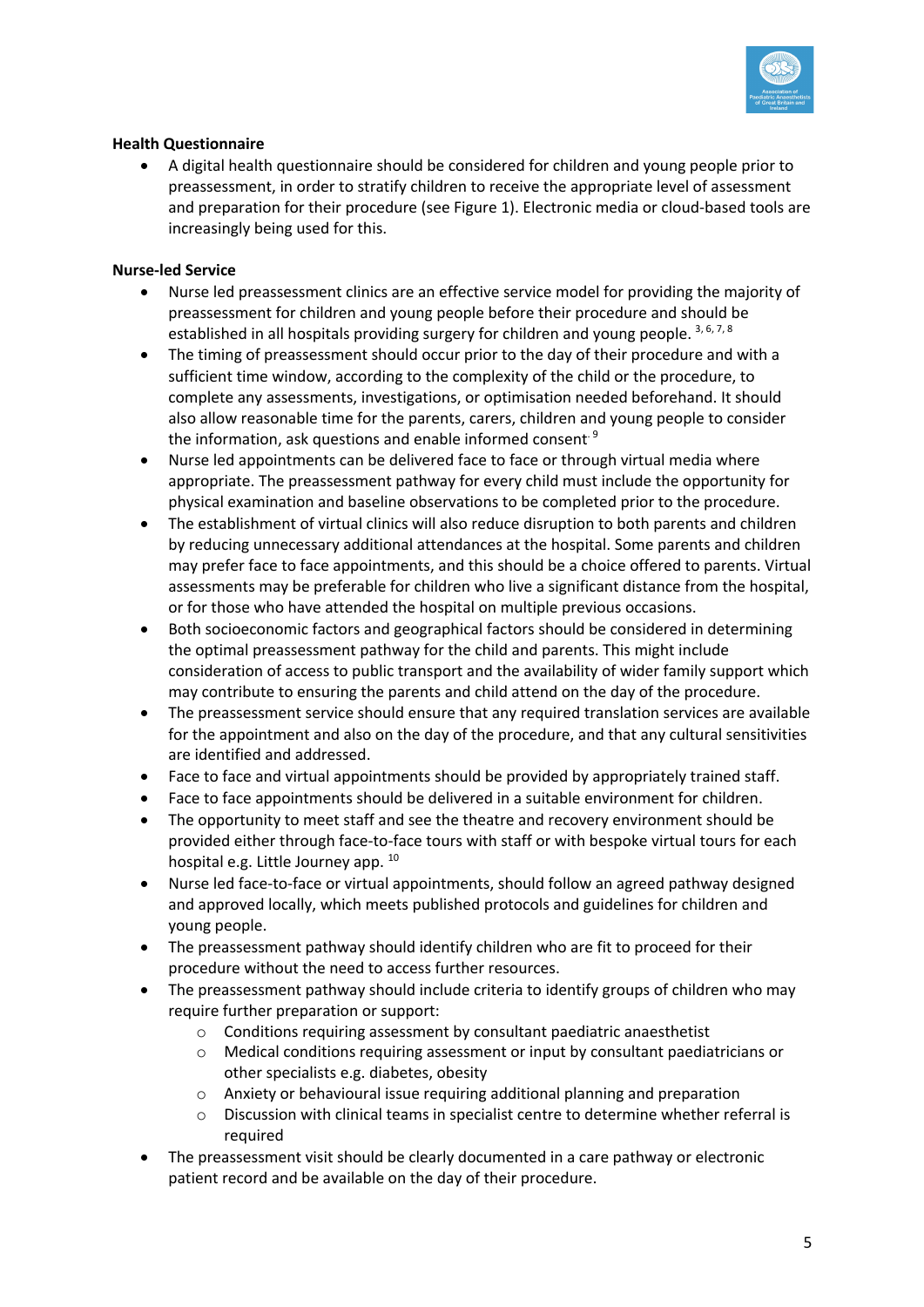

#### **Consultant Delivered Preassessment Service**

- There should be a clear pathway for identifying and referring children from the nurse led service to receive an assessment by an anaesthetist providing paediatric preassessment.
- There should be a designated lead anaesthetist, with a paediatric interest, for the paediatric preassessment service. The lead should have specified programmed activities within their iob plan. $3$
- Paediatric preassessment sessions delivered by consultant anaesthetists should be represented as clinical activity within job plans to ensure a high quality service is delivered.
- Appropriate administrative support should also be provided for the preassessment service.

### **2. Staffing and Training**

#### **Nursing Staff**

- Staff involved in the preassessment of children should be appropriately trained and experienced for their role (this should be reflected in their banding) and could include nurses, nurse practitioners or operating department practitioners. The team should include trained paediatric nurses.
- All nursing staff should maintain mandatory training in level 2 Safeguarding and paediatric life support. Additional training in communication skills with children, anxiety management and the consent process and the needs of children and young people for this , should be provided.
- Nurses working with anxious children and involved in the explanation of risks may benefit from advanced communication training.
- Preassessment nurses should have received training to deliver preassessment in children and this should include familiarity with the paediatric preassessment pathway and documentation, relevant policies and pathways including the routes of referral of children for assessment by a consultant anaesthetist or for other specific support.
- Nurses should receive training to recognise abnormal physiological measurements taken at preassessment for the full range of ages i.e. pulse, blood pressure, oxygen saturations, and the potential implications of abnormalities in these measurements.
- Trusts and Health Boards should support ongoing education for paediatric preassessment nurses

#### **Consultant Anaesthetists**

- Anaesthetists involved in the preassessment of children should have regular elective paediatric theatre lists in their job plan and have maintained an appropriate level of competence in paediatric anaesthesia as demonstrated in annual appraisal.
- All anaesthetists preassessing children for their procedure should maintain training in Level 2 safeguarding and paediatric life support. Additional training in communication skills with children, anxiety management and consenting children and young people is desirable. The lead paediatric anaesthetist should have level 3 safeguarding training. <sup>11</sup>
- Advanced training in anxiety management of children is recommended e.g. POEMS course
- There should be a lead for paediatric preassessment who should lead on the formation of the paediatric preassessment pathway, policies and documentation.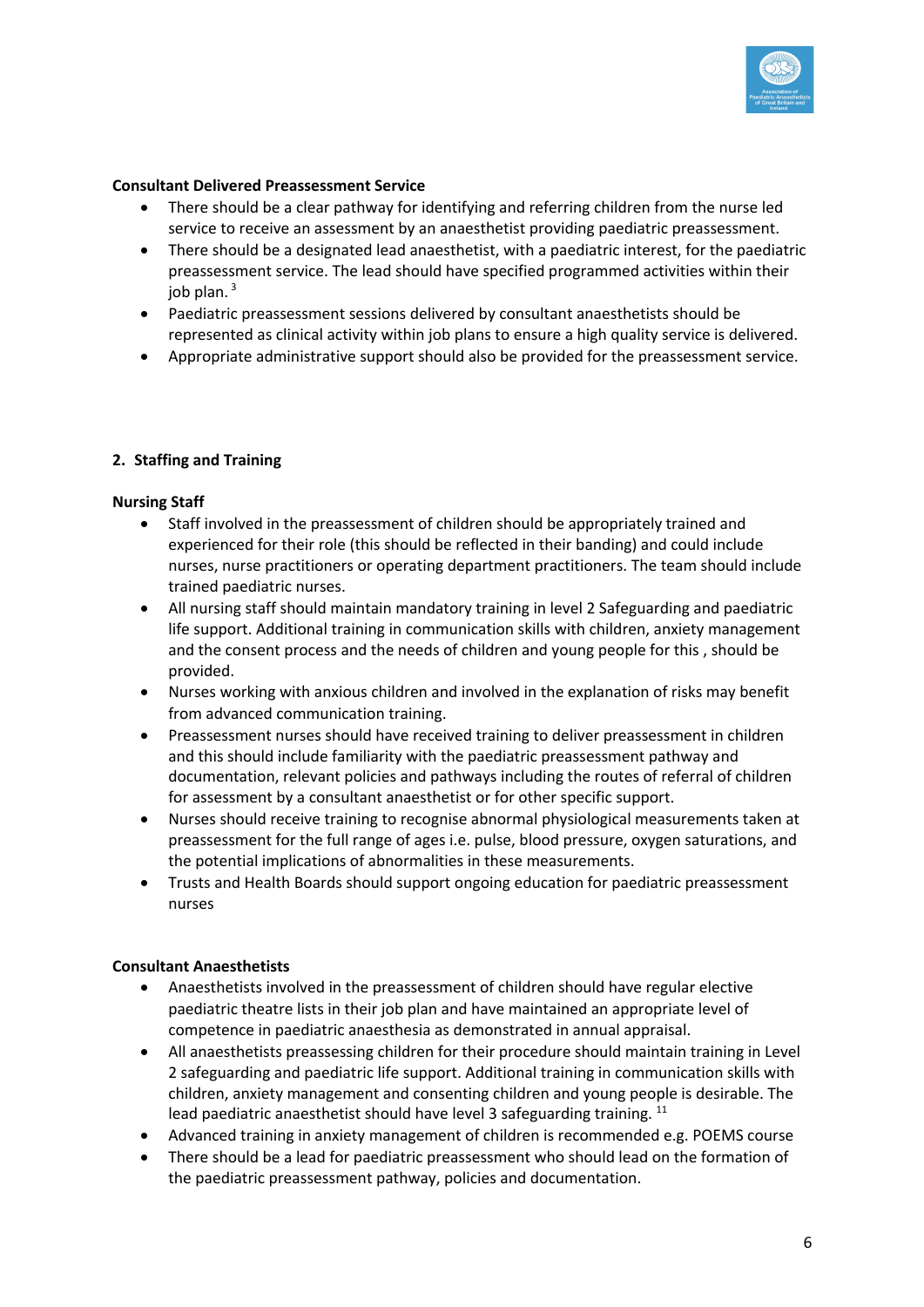

### **3. Clinical Governance, Pathways and Policies**

- A clear policy indicating the structure of the service and the roles and responsibilities of staff should be available.
- A comprehensive preassessment pathway should be in place which encompasses all healthrelated issues in primary and secondary care, including social, developmental and behavioural issues, which may be commonly encountered in children and young people.
- Specific guidance may be required to address some conditions specific to children. These should describe required investigations, opportunities for optimisation and also criteria for referral to the specialist centre:
	- o Congenital heart conditions
	- o Respiratory conditions asthma, URTI, asthma, OSA
	- o Endocrine and Metabolic conditions including diabetes
	- o Inherited conditions and syndromes
	- o Learning disabilities and behavioural issues including autism and ADHD
	- o Safeguarding
- There should be a policy on the consent process for children and young people which includes evidence of the provision of information on the risks of anaesthesia in accordance with the current recommendations by the GMC.<sup>5</sup>
- These policies should provide the required guidance for nurses delivering paediatric preassessment. They should be available to aid interventions and ensure appropriate referral to the consultant anaesthetist preassessment sessions and/or other medical specialties.
- All non-specialist centres should have clear criteria for children and young people who are able to have their care delivered locally, and criteria, based on the complexity of the procedure or the child's comorbidities, as to when they should be referred to a specialist children's hospital for their procedure.
- In District General Hospitals and Teaching Hospitals, a governance process should be established to ensure a multi-disciplinary approach to the care of children usually under the care of a specialist centre. This can be by direct links with the regional specialist centre or by working with regional operational delivery networks. This should provide assurance on the most appropriate place for any procedures or investigations to be performed.

### **4. Clinical Preassessment**

- Preoperative assessment should ideally occur at least 2 weeks before their procedure to allow time to address issues that may impact on the patient journey and an efficient pathway on the day of their procedure. This also allows an appropriate amount of time for all information provided to parents, carers, children, and young people to be considered and for any questions to be answered.
- Children with complex needs require early referral to pre-operative care to allow sufficient time for information gathering, optimisation and discussion.
- Preassessment could be co-ordinated with the surgical outpatient visit to minimise hospital attendances where the procedure is anticipated to occur relatively quickly. However, if there is a significant time window before the actual day of the procedure, preassessment should be arranged closer to that time as indicated above.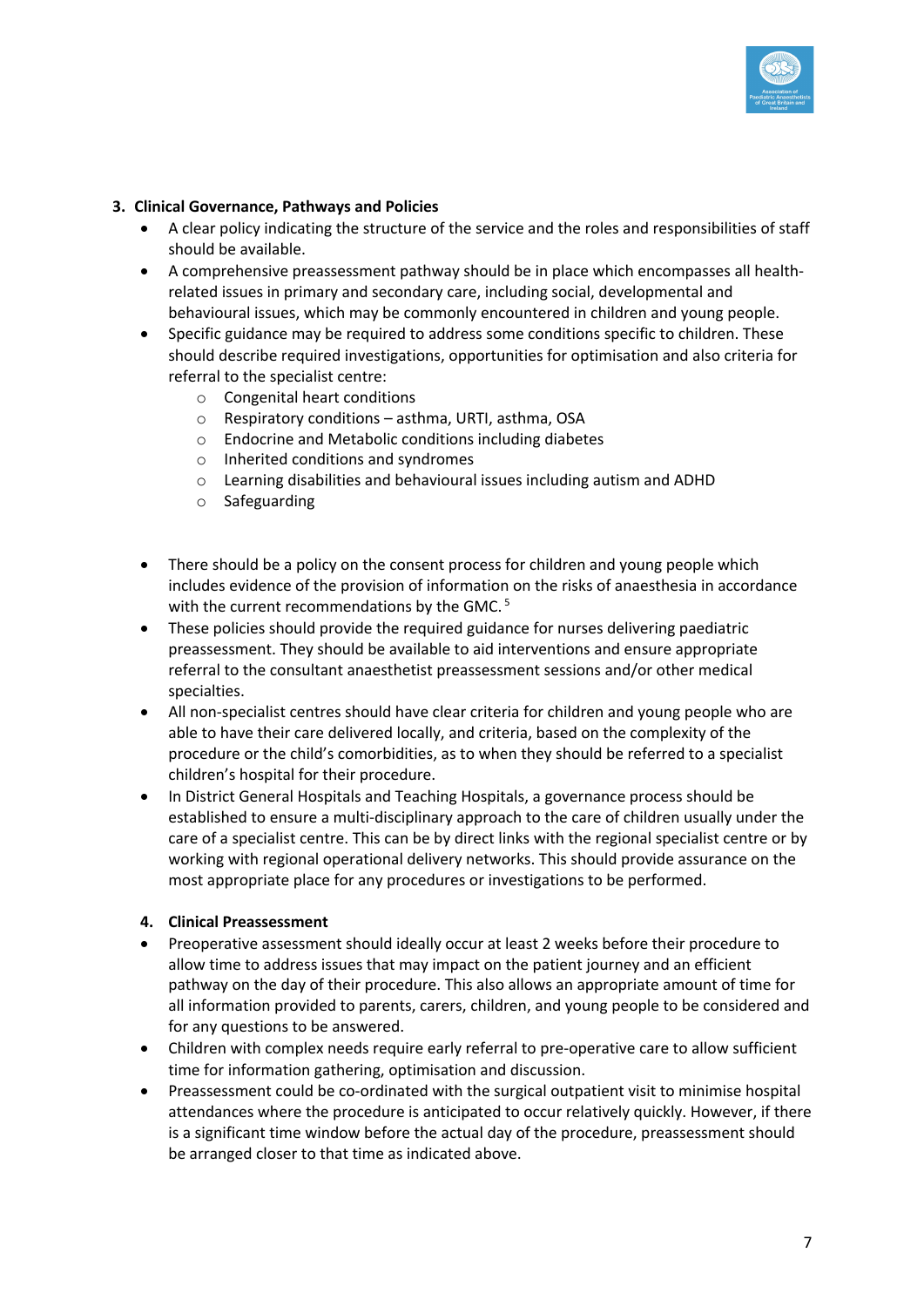

- A clear standardised paper or electronic proforma for paediatric preassessment should be used, which records all elements of the clinical assessment and resulting actions.
- The paediatric preassessment pro-forma should include specific spaces to record the following information specific to children and young people:
	- o Birth history
	- o Prematurity and associated care requirements and long-term health conditions
	- o Congenital conditions including family history (including sickle status)
	- o Acquired conditions
	- o Behavioural and educational needs
	- o Previous experiences of surgery and anaesthesia
	- o Anxiety issues and current status
	- o Safeguarding history
	- $\circ$  Immunisations<sup>12</sup>
	- o Medications
	- o Allergies
- Children and young people should expect to have access to play specialists and learning disability liaison nurses where it is considered important to care.
- Behavioural and educational needs. Ensuring equitable and regular access to healthcare services has been recognised in preventing morbidity in individuals with learning disabilities. Preassessment should enable optimisation of their physical well-being and assessment of their behavioural needs. This should result in a personalised care plan to meet all the needs of each child. Preassessment also offers the opportunity to check hearing, sight and dental checks are up to date and co-ordinate any outstanding blood tests or investigations with the anaesthetic episode which might otherwise prove very distressing.
- Consultant led clinics should be used to review and assess children with more complex conditions or undergoing more complex surgery. They should review underlying comorbidities to ensure there have been appropriate recent investigation and assessment, and opportunities for optimisation. This could include involvement of other teams in a multidisciplinary format and shared decision making. A more thorough clinical examination may be required and should be documented.  $^{13, 14}$
- Establishing good links with other specialities is an important part of developing the preassessment service. Writing peri-operative guidelines in conjunction with the parent specialty team(s) e.g. cardiology, metabolic teams, promotes consistency within the pathway and also further builds multi-disciplinary links.
- All multidisciplinary discussions conducted by whatever media (letter, email, telephone, video meeting or face-to-face) must be recorded in the patient notes as per GMC guidance.
- There are opportunities to optimise specific conditions in children prior to their procedure, although there is limited published evidence currently:
	- o Respiratory optimisation in asthma can be done using the Asthma Control Test (www.asthmacontroltest.com), with a referral back to the GP, asthma nurse or respiratory consultant if required. Children who suffer recurrent chest infections may benefit from pre-operative antibiotics
	- o Children with anaemia may be more likely to have adverse perioperative outcomes including death and blood transfusion. <sup>15</sup> Iron deficiency anaemia can be identified easily through the red cell indices and subsequent correction arranged via the GP.
	- $\circ$  Diabetes has potential for pre-operative optimisation with collaboration with the diabetes team, to reduce the young person's perioperative risk.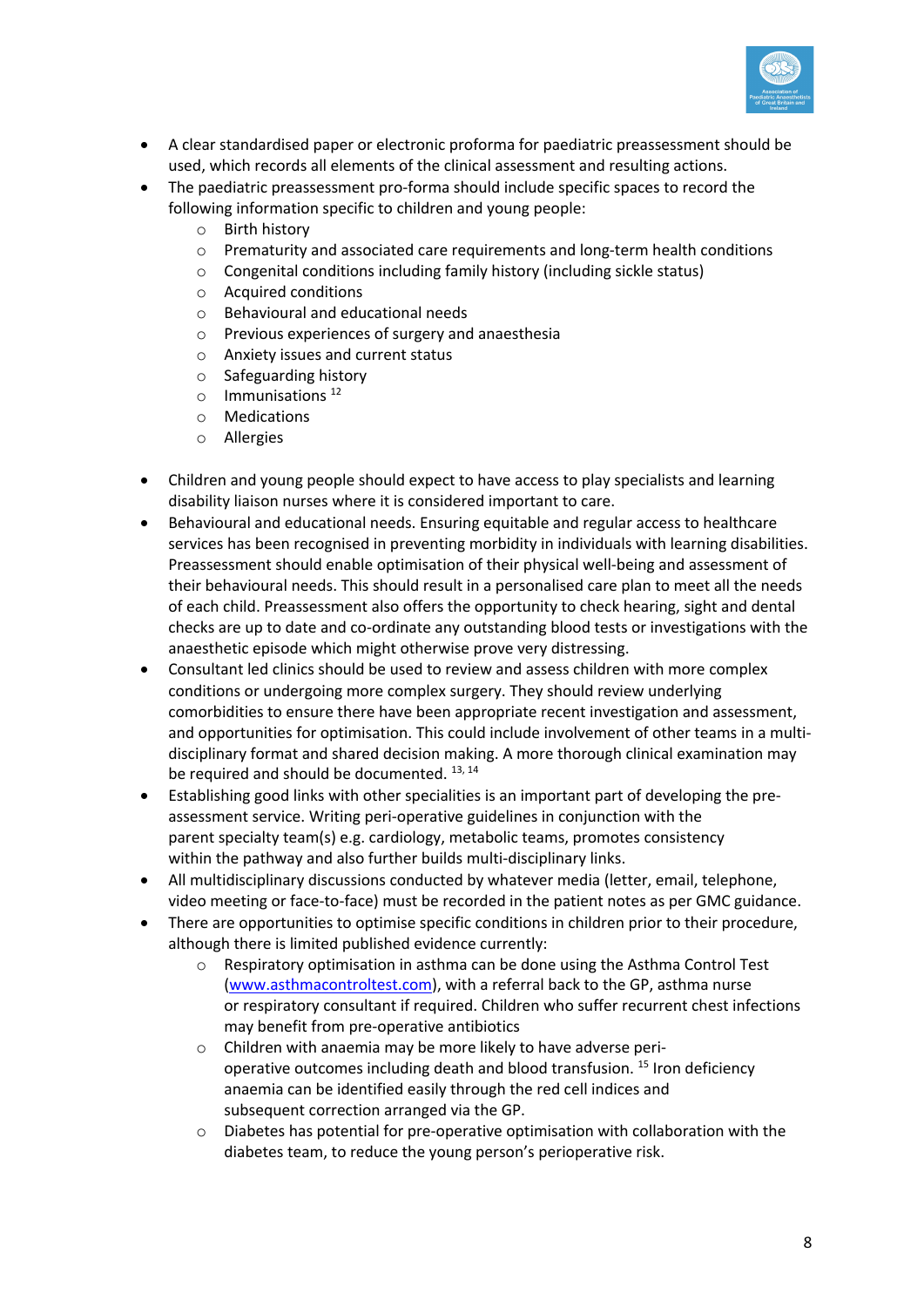

- The preassessment should help inform the decision as to whether the child is suitable to have their procedure as a day-case, an in-patient or whether critical care support is required post-operatively.
- The preassessment should also inform the decision of whether it is appropriate for the child to have their care delivered locally, or whether it may be necessary for referral to a specialist centre (see section 3).
- The peri-operative plan should be communicated with all healthcare teams involved in the process: the family; the admission and post-operative ward(s); theatres and recovery; and other allied health professionals such as play specialists, dieticians, and physiotherapists.
- Staff should be aware of the named doctor and nurse within their hospital. Within the assessment, all previous safeguarding related documentation should be available and reviewed.

### **5. Preoperative information and Consent**

- All parents and children should ideally complete informed consent prior to the day of surgery.
- Children attending for procedures should have informed consent completed with an individual competent to perform the procedure in question, or have had the training to take delegated consent.
- Information should be provided for the child/young people and parents and carers regarding their procedure, anaesthesia, and analgesia. It should include descriptions of anaesthesia (induction options, risks, benefits, side-effects, complications and alternatives) and analgesia (options, risks, benefits and choices) which allow informed shared decision making.
- Information for children and parents should be available in appropriate formats addressing any language or cultural needs.
- Up to date guidance on preoperative fasting must be included in the information provided to parents, carers, children and young people. <sup>16</sup>
- Information provided should take the form of paper documents to take away as well as direction to resources on websites.<sup>17</sup>
- Age specific information leaflets are available explaining the events surrounding surgery and anaesthesia  $17$ . More recent developments include using apps on mobile phones/tablets specifically designed to provide information as well bespoke virtual tours of the local hospital theatres and strategies to help children prepare for the day of their procedure at home e.g. Little Journey app (endorsed by NHSE and APAGBI). <sup>10</sup>
- Information and resources should be available for children and young people with learning disabilities.
- The information provided must enable the parents, children, or young people to give informed consent prior to their procedure. Recent updated guidance on consent from the GMC requires that parents are provided with full information on the risks of anaesthesia.<sup>5</sup> This information should be provided at preassessment in the form of a leaflet clearly detailing the risks which can be considered in the time leading up to the day of their procedure, which are available from the Royal College of Anaesthetists. <sup>17</sup> Ideally, this information should not be provided on the day of their procedure although certain circumstances may necessitate it. <sup>5</sup> Whilst there is no requirement for written consent to anaesthesia, there may be some benefit in recording whether this information has been provided and read.
- The capacity of the young person should be considered at the time of consenting. Young people aged 16-17 years with capacity should sign their own consent forms. Young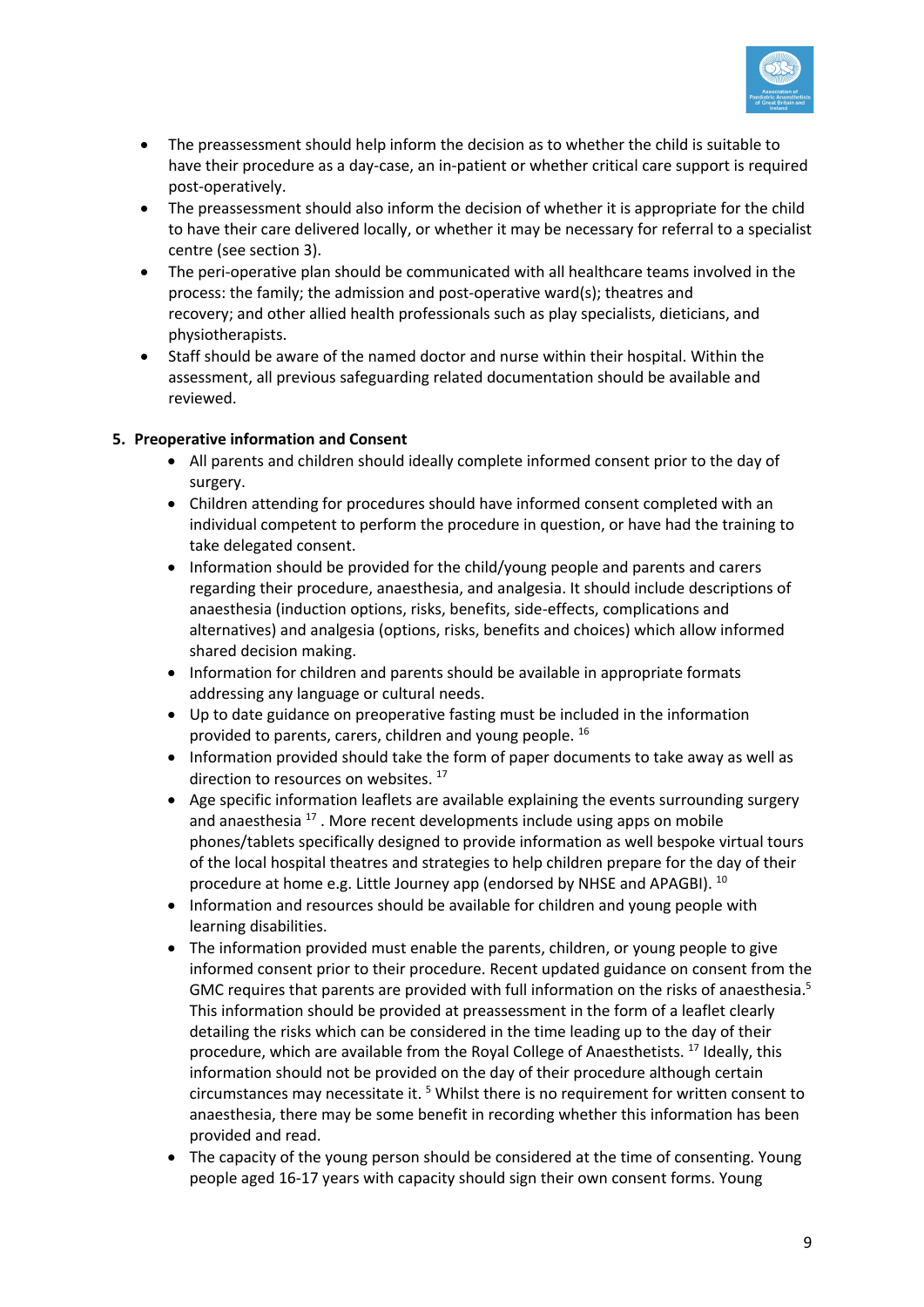

people under the age of 16 years who are deemed to have sufficient maturity and intelligence to understand the treatments proposed should also be encouraged to sign their consent form.<sup>5</sup>

• Electronic Consent. There is increasing transition to electronic patient records with the included facility to complete electronic consent. The use of standardised, adaptable and secure processes will enable increased opportunities for consenting through remote consultations and the sharing of a permanent record of consent. This also facilitates the sharing of electronic parent/child information by email. A paper record of consent may be required for the patient notes during any period of transition to the electronic format. It is hoped that there will be support across all regions of the UK, to ensure that there is an equal opportunity for this digital transformation.

#### **6. Examination**

- All children should have the following routine observations recorded at preassessment and/or on the day prior to their procedure: 9
	- o Weight and height
	- o Temperature
	- o Oxygen saturations
	- o Heart rate
	- $\circ$  Blood pressure (over 3 years).  $^{18}$
	- o Airway assessment including loose deciduous teeth
- § The initial health questionnaire should allow triaging of appropriate children who could be offered virtual/telephone preassessment without recording routine observations. These observations and a physical examination can then be completed on the day of the procedure by the anaesthetist.
- Children and young people attending for a face-to-face nurse led preassessment, should have all baseline observations measured and recorded. Based on this nursing assessment, for example where comorbidities are significant, the nurse may refer the child to a medical preassessment appointment for further clinical examination.
- § Children referred to the consultant anaesthetist delivered preassessment, with existing significant comorbidities, should have baseline observations recorded and a physical examination performed.
- There may be some value in the routine auscultation of the heart of younger children (< 2 years) presenting for preoperative assessment for the first time and where there is no record of a previous examination. This may occur preferably at a consultant led preassessment clinic or otherwise on the day of their procedure. Previously undetected murmurs should be discussed with the paediatric team and investigated appropriately.<sup>14,19,20</sup>
- There should be a pragmatic decision on the benefits of certain observations where anxiety or behavioural issues make it challenging for the child or young person to comply.
- Staff should be trained to recognise the normal and abnormal ranges for each of these measurements in all age groups and their significance. If there are concerns regards any measurements, these should be discussed with a consultant paediatric anaesthetist to determine the need for further assessment or investigation.
- § The infrequent identification of unexplained hypertension and its implication should be included in the above training. <sup>18</sup>
- In times of pandemic, such as the recent COVID pandemic, it may be necessary to include swab testing prior to the procedure to confirm the absence of infective status.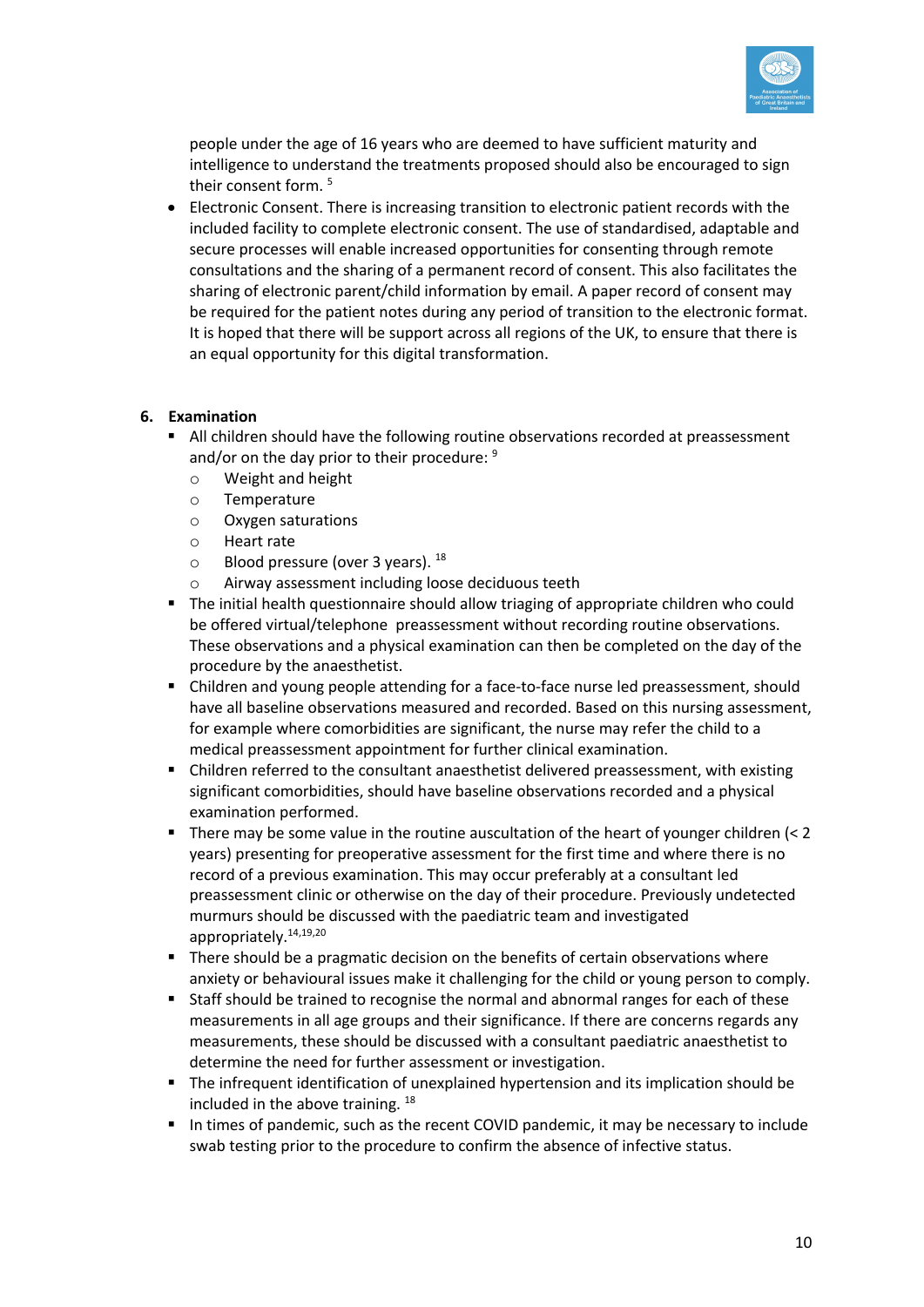

# 7. **Investigations**

- The majority of children who are ASA 1 or 2 and undergoing elective day case surgery will not require any investigations prior to surgery. 9,21
- Blood tests should only be ordered where it is felt that the results will alter preparations (see below) through highlighting specific underlying health conditions or opportunities for optimisation.
- Children and young people undergoing major surgery where significant blood loss may occur should have FBC and G&S as a baseline reference.
- Children with long-term conditions which may cause suspected or known anaemia should have a full blood count. The introduction of non-invasive haemoglobin assessment may reduce the need for unwanted venepuncture. 9,14,22
- Confirmation of the sickle cell status of children should be undertaken in the appropriate populations. <sup>23</sup>
- Children with significant comorbidities e.g. congenital heart conditions, should have the most recent investigations reviewed (CXR, ECHO, ECG, lung function, pacemaker check where relevant) by a consultant paediatric anaesthetist. There should be consideration of the need for repeating these prior to surgery where it is felt it would inform on risks or preparation.<sup>9</sup>
- Pregnancy testing should be completed in all post menarchal females prior to anaesthesia on the day of their procedure. This should be mentioned at preassessment. A local policy should be in place based on the guidance published by the RCPCH which recommends testing should be started at age 13 yrs. <sup>24</sup>

### **8. Anxiety management**

Up to 80% of children presenting for an anaesthetic will experience some degree of anxiety.<sup>25</sup> Staff should all be trained in the recognition of significant anxiety and in anxiety management strategies in children. Poorly managed anxiety will lead to immediate and longterm issues for the child.

- All staff that care for children should have training in the recognition and management of anxiety.
- Hospitals that regularly care for children should have a play specialist available to help them prepare for their admission and facilitate their theatre journey.
- Hospitals should have appropriate resources for the preparation of anxious children. This may include physical and digital options, tours of theatre or play aids.
- Assessment of anxiety should form part of the clinical preassessment. There should be a clear policy describing the management of moderate-severe anxiety in children. This should recognise the need for individualised plans and coping strategies.
- The anxiety management policy should include elements to assist parents in preparing their child and managing their own parental anxiety.
- Preassessment should specifically address the needs of children with autism and learning disabilities and the impact of factors such as the hospital environment on their experience.
- There should be a clear premedication pathway which describes the range of medications regularly used, the routes of administration and the plan for successfully achieving this on the day of surgery. This should include the optimal environment on admission (a side room), position on the list and access to the recovery area for parents.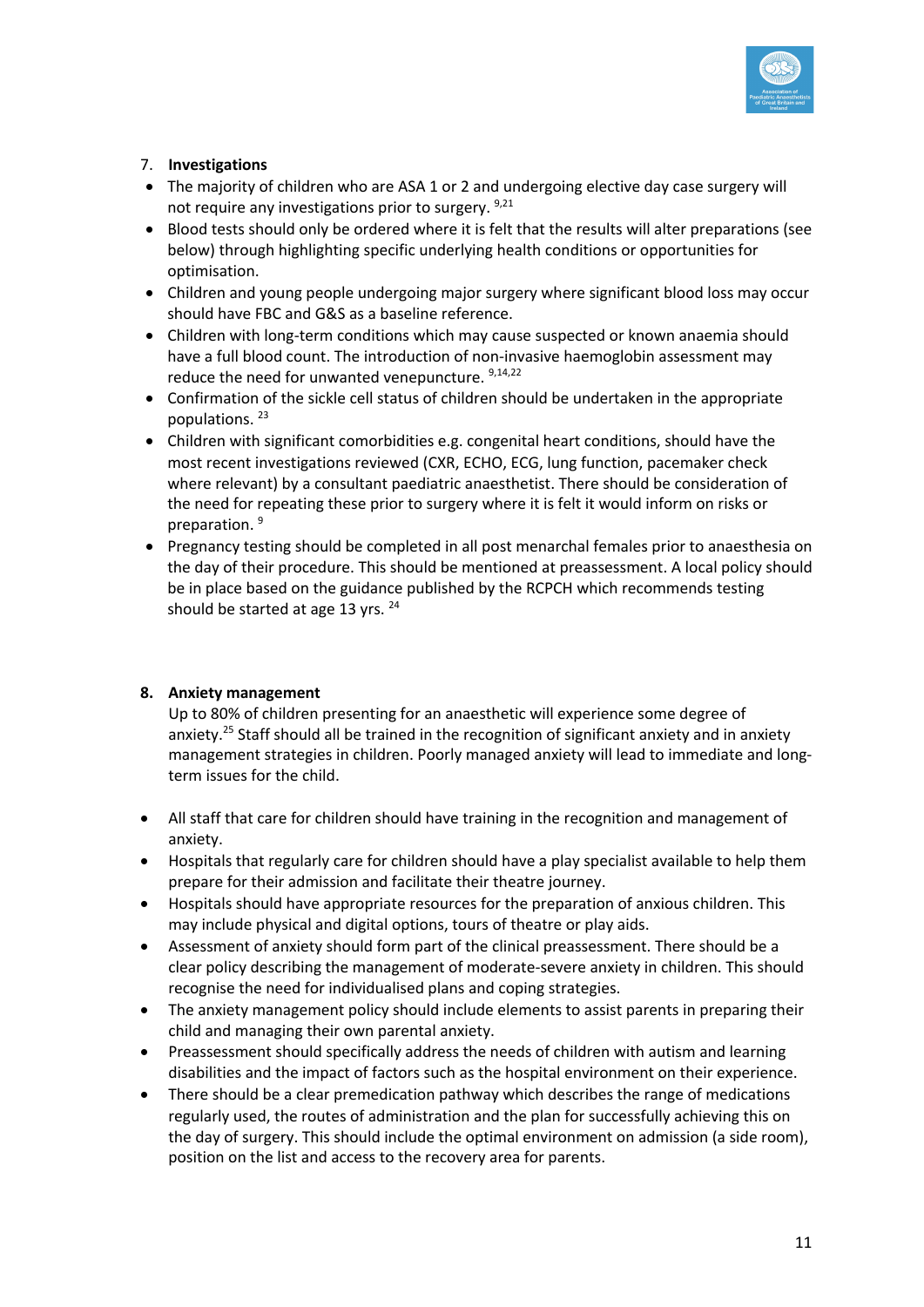

- Where the least restrictive option to deliver a premedication involves any deprivation of liberty or restraint, this should be clearly discussed with the parents at preoperative assessment and documented. All staff must have completed appropriate restraint training relevant to children.
- Pre assessment services should develop links with local providers and charities who work with children who have anxiety, autism or other specialist needs.

### **9. Health Screening**

- The NHS Long-term Plan recognises that the NHS needs to give children the healthiest start in life. Messages regard public health for children and families are an important opportunity within preassessment to "make every contact count".
- Within the preassessment pathway, consideration should be given to providing advice, guidance and directing families to additional support. The particular opportunities to provide wider help outside the surgical episode of the child or young person include:
	- o Immunisation uptake
	- o Obesity
	- o Parental smoking
	- o Oral health
	- o Safeguarding
- Immunisations. Whilst immunisation history should be recorded in the clinical assessment, preassessment provides an opportunity to provide educational material where needed and also redirect parents to primary care for information access to immunisations $34$ . Up to date guidance on immunisations and anaesthesia is available here.<sup>12</sup>
- Exposure to parental smoke in the home environment has been shown to increase perioperative adverse respiratory events. <sup>26</sup> Screening for parental smoking should be included in the initial health questionnaire and the nurse led preassessment. Information regarding the immediate benefits to the child in the perioperative period should be provided and also the longer-term health benefits for both child (reduced sudden infant death syndrome, asthma and middle ear infections) and parent. Signposting to smoking cessation services should be available.
- Childhood obesity is a growing problem and the recent PEACHY (PErioperAtive CHildhoodobesitY) study has highlighted that surgical patients have a higher prevalence of obesity compared to the general population. 3 Paediatric weight management services across the country vary significantly. Awareness of local services should be known and how to access them. Generic online resources are available via links such as 'change4life', 'Moving Medicine' and the NHS Healthy Weight website <sup>27, 36, 37</sup>. The BMI centile should be calculated using the NHS calculator for each child. <sup>28</sup> Where this is significant, this could lead to further screening regard levels of physical activity. Information on the complications of obesity for the child's general health should be available and signposting to available weight management services in primary care. A wider Trust strategy to encourage healthy eating within the hospital environment should be developed.
- Oral Health. Dental decay is found in a quarter of 0-5 year olds and is linked to living in areas of deprivation. Clinicians may wish to recommend the free, NHS approved Brush DJ app (www.brushdj.com) which provides evidence-based information about oral care. It is helpful to establish if dental extractions are planned under general anaesthesia, and if so whether a joint procedure might be feasible. Parents whose children are expected to require an overnight stay should be reminded to bring a toothbrush and paste for their child. Additional information and resources are available on the "Mini Mouth Care Matters" published by Health Education England<sup>35</sup>.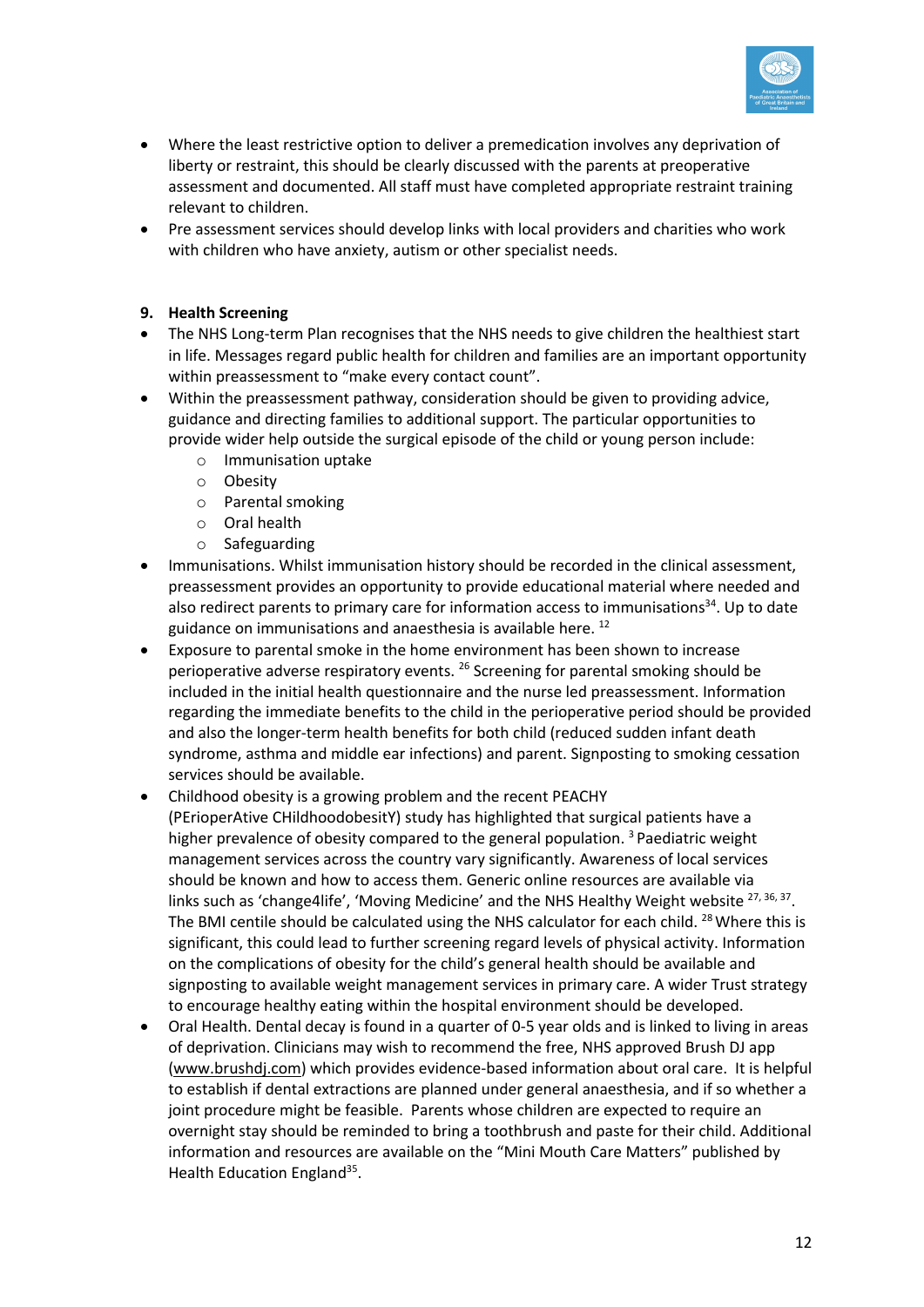

#### **10. Safety and Theatre efficiency**

- The introduction of pre-assessment services for children have resulted in reductions in cancellations on the day of their procedure. Efficiency improvements have been shown to create financial savings in excess of the costs of running the preassessment service. <sup>29,30</sup> Preassessment reduces tasks on the day of the procedure leading to improved start times for theatre lists and reduced changes to list order. Preassessment identified significant numbers of interventions to improve efficiency on the day even in ASA 1 or 2 children such as the completion of essential clinical and administrative paperwork. 31,32
- Other efficiency improvements may include:  $30,31,32,33$ 
	- o Increased day case rates for surgery
	- o Reduced length of stay
	- o Improved multi-disciplinary team working
	- $\circ$  Reduced waiting times and starvation times through staggered admissions
	- o Reduced days of lost work by parents
	- o Reduced missed days of school for child and siblings

#### **11. Networks**

- Regional funded networks (NHSE ODNs) for Surgery in Children should support the development of standardised referral pathways so that children requiring specialist surgery or care are directed to the specialist centre and also to support the delivery of care locally where appropriate.
- Operational delivery networks should assess paediatric preassessment services within each network to ensure there is an established paediatric preassessment service at each site delivering surgery for children, and that there is equitable access and limited variation in this across the region.
- Regions should develop a pathway for children to have preassessment and investigations as close to their home as possible when surgery is planned at the specialist centre or other large centre within the network.
- Regions should establish links between preassessment services to facilitate the sharing of information between hospitals.

#### **12. Quality Improvement**

- There should be regular audits and quality improvement work to assess and improve the quality of the preassessment service with measurable outcomes.
- Collated feedback from children, young people, parents and parents should be collected and used to redesign and improve the preassessment service.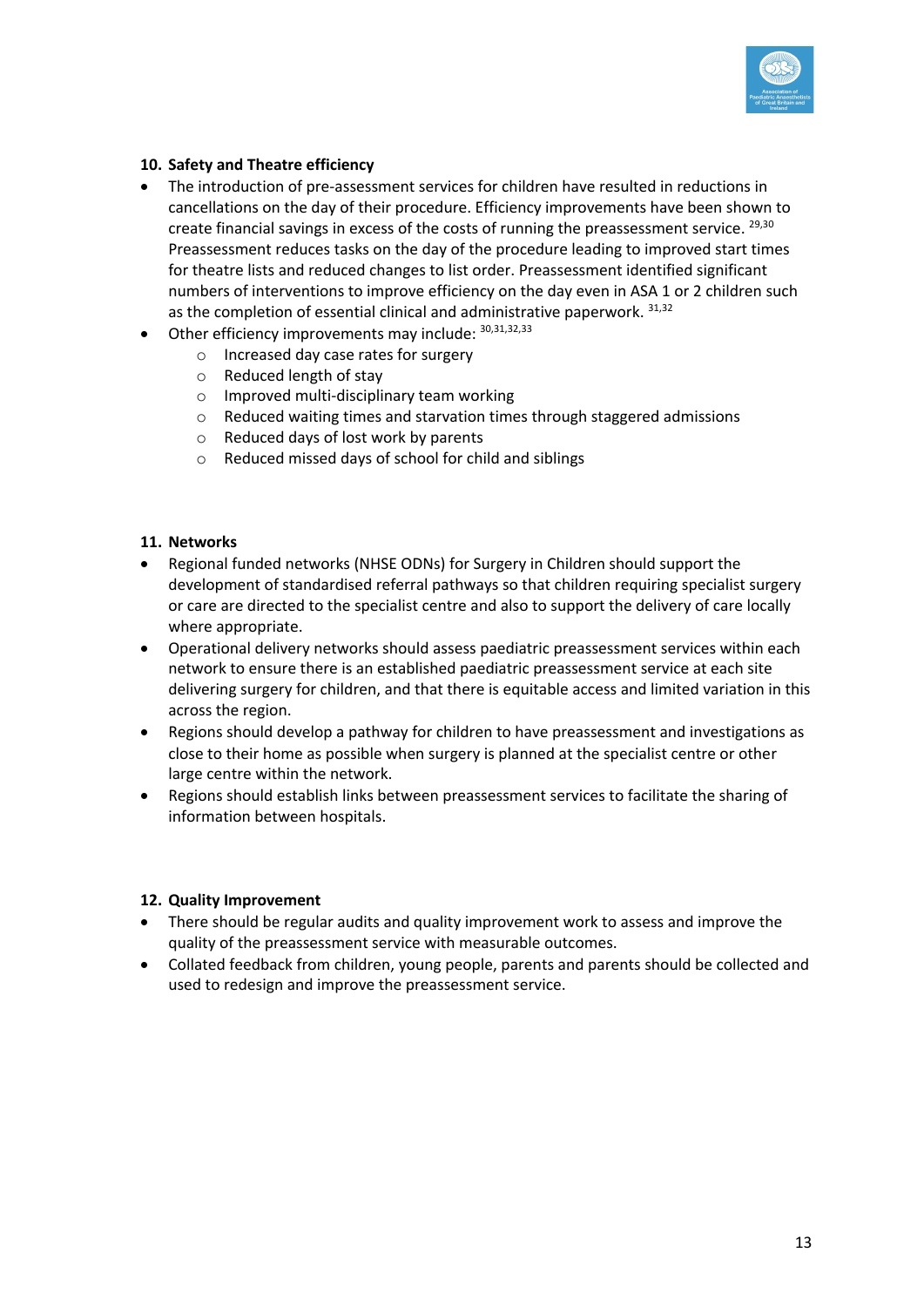

# **References**:

- 1. Royal College of Anaesthetists [RCOA] (2019). Chapter 2 Guidelines for the Provision of Anaesthesia Services (GPAS) Guidelines for the Provision of Anaesthesia Services for Preoperative Assessment and Preparation. 2020 Feb 4:1–33.
- 2. Royal College of Anaesthetists [RCOA] (2022). Chapter 10 Guidelines for the Provision of Anaesthesia Services (GPAS) Guidelines for the Provision of Paediatric Anaesthesia Services. 2022 Feb 4:1–34.
- 3. Association of Anaesthetists [AOA] (2010). Pre-operative assessment and patient preparation: the role of the anaesthetist. 2010 Jan 4:1–37.
- 4. MacLaren J, Kain ZN. Pediatric preoperative preparation: a call for evidence-based practice. *Pediatric Anesthesia*. 2007; 17(11):1019–20.
- 5. General Medical Council [GMC] (2020). Guidance on professional standards and ethics for doctors: Decision making and consent. Available from: https://www.gmc-uk.org/- /media/documents/gmc-guidance-for-doctors---decision-making-and-consent-english\_pdf-84191055.pdf?la=en&hash=BE327A1C584627D12BC51F66E790443F0E0651DA
- 6. Varughese AM, Hagerman N, Townsend ME. Using quality improvement methods to optimize resources and maximize productivity in an anesthesia screening and consultation clinic. Kurth D, editor. *Pediatric Anesthesia*. 2nd ed. 2013; 23(7): 597–606.
- 7. Varughese AM et al. Impact of a nurse practitioner-assisted preoperative assessment program on quality. *Paediatr Anaesth*. 2006; 16(7): 723–33.
- 8. Wittkugel E, Varughese A. Development of a nurse-assisted preanesthesia evaluation program for pediatric outpatient anesthesia. *Paediatr Anaesth.* 2015; 25(7): 719–26.
- 9. Ungern-Sternberg Von BS, Habre W. Potential risks and their assessment: part II. *Paediatr Anaesth.* 2007; (4): 311–20.
- 10. Huntington C, Liossi C, Donaldson AN, Newton JT, Reynolds PA, Alharatani R, et al. On-line preparatory information for children and their families undergoing dental extractions under general anesthesia: A phase III randomized controlled trial. *Paediatr Anaesth*. 2017; 200(2): 39–166.
- 11. Royal College of Nursing [RCN] (2019). Safeguarding Children and Young People: Roles and Competencies for Healthcare Staff. Available from: https://www.rcn.org.uk/professionaldevelopment/publications/pub-007366
- 12. Association of Paediatric Anaesthetists of Great Britain and Ireland [APAGBI] (2021). Best practice guidance on immunisation and surgery. Available from: https://www.apagbi.org.uk/sites/default/files/inlinefiles/APAGBI%20Best%20practice%20guidance%20on%20immunisation%20and%20surgery %202021.pdf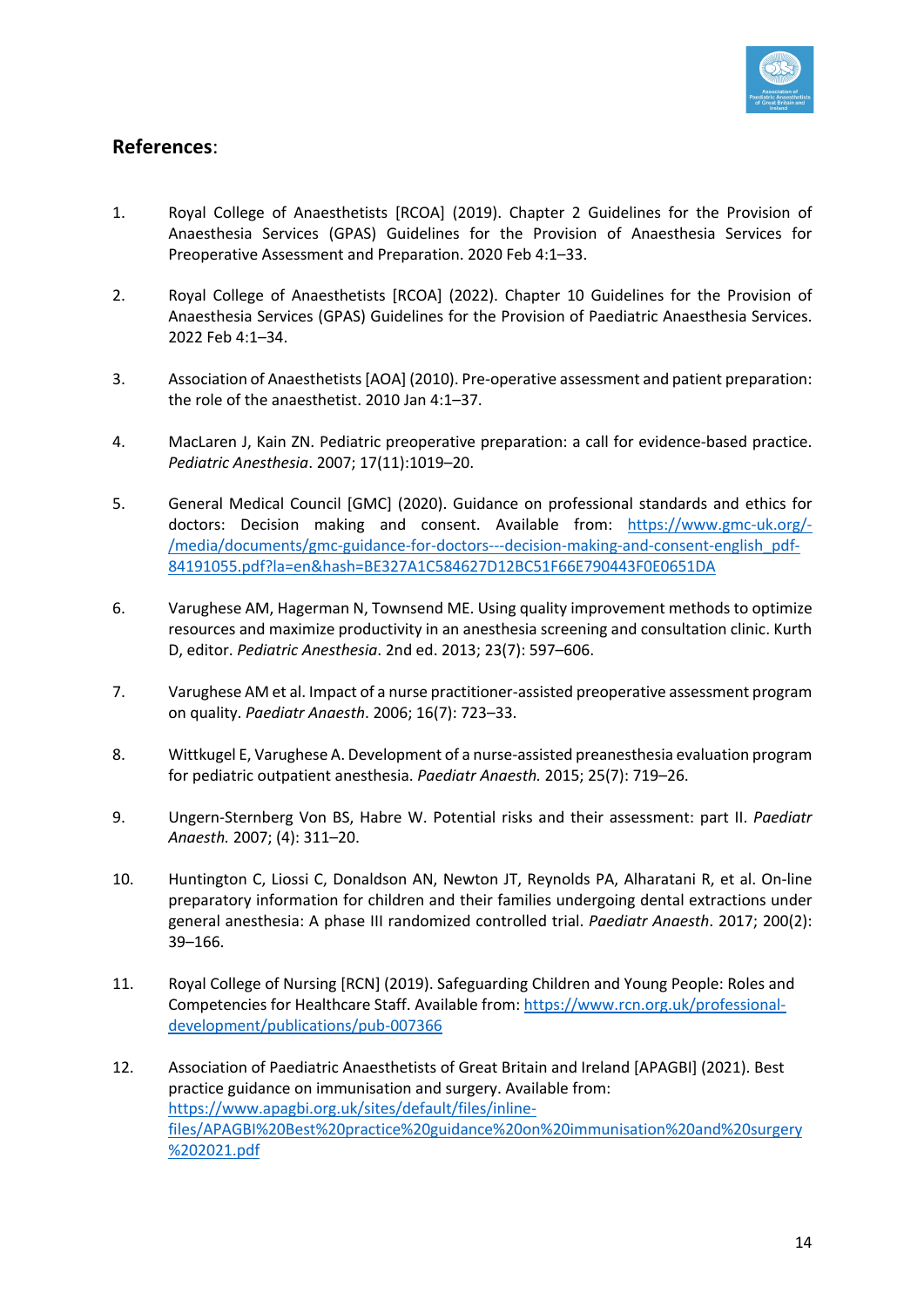

- 13. Chin JW, Macrae JL, Sury MR. Paediatric pre-operative anaesthetic clinic: A survey of consultant-led caseload and outcomes. *J Paediatr Child Health*. 2019; 96(3): 485–438.
- 14. Short JA, Malik D. Structured approach to preoperative assessment. *Anaesthesia & Intensive Care Medicine*. 2009; 10 (10): 489–94.
- 15. Faraoni D, DiNardo JA, Goobie SM. Relationship between preoperative anemia and in-hospital mortality in children undergoing noncardiac surgery. *Anesthesia and Analgesia* 2016; 123: 1582-7.
- 16. Thomas M, Morrison C, Newton R, Schindler E. Consensus statement on clear fluids fasting for elective pediatric general anesthesia. *Paediatr Anaesth*. 2018; 28(5): 411–4.
- 17. RCOA (2019) Information for children, parents and carers. Available at: https://www.rcoa.ac.uk/patient-information/patient-information-resources/informationchildren-parents-carers (Accessed 17 February 2022).
- 18. Rose M. Perioperative hypertension due to undiagnosed aortic coarctation: are current standards of care adequate? *Paediatr Anaesth* 2004; 14: 357–60.
- 19. Bhatia N. Dilemmas in the preoperative assessment of children. *BJA Education*. 2011; 11 (6); 214 - 218
- 20. Rutherford J, Stevenson R. Careful physical examination is essential in the preoperative assessment of children for dental extractions under general anesthesia. *Paediatr Anaesth. 2004; 11: 920–3.*
- 21. Meneghini L. The usefulness of routine preoperative laboratory tests for one-day surgery in healthy children. *Paediatr Anaesth.* 1998; 8: 11–5.
- 22. Zeng R, Svensen CH, Li H, Xu X, Skoog Svanberg A, Liu H, et al. Can noninvasive hemoglobin measurement reduce the need for preoperative venipuncture in pediatric outpatient surgery? *Paediatr Anaesth*. 2017; 27(11): 1131
- 23. National Institute for Health and Care Excellence [NICE] (2021) Sickle cell disease. Available at: https://cks.nice.org.uk/topics/sickle-cell-disease (Accessed 17 February 2022).
- 24. Royal College of Paediatrics and Child Health [RCPCH] (2012). Pre-procedure Pregnancy Checking in Under 16s: Guidance for Clinicians. Available from: https://www.rcpch.ac.uk/sites/default/files/Guidance.pdf
- 25. Perrott C, Lee CA, Griffiths S, Sury MRJ. Perioperative experiences of anesthesia reported by children and parents. Cravero DJ, editor. *Paediatr Anaesth*. 2017; 25(2): 1085–156.
- 26. Riley C, Ladak N. Reducing pediatric exposure to environmental tobacco smoke: The effects of pediatric exposure to environmental tobacco smoke and the role of pediatric perioperative care. *Paediatr Anaesth*. 2020; 30(11): 1199–203.
- 27. NHS (2019) Healthy Weight. Available at: https://www.nhs.uk/live-well/healthy-weight/ (Accessed 17 February 2022)